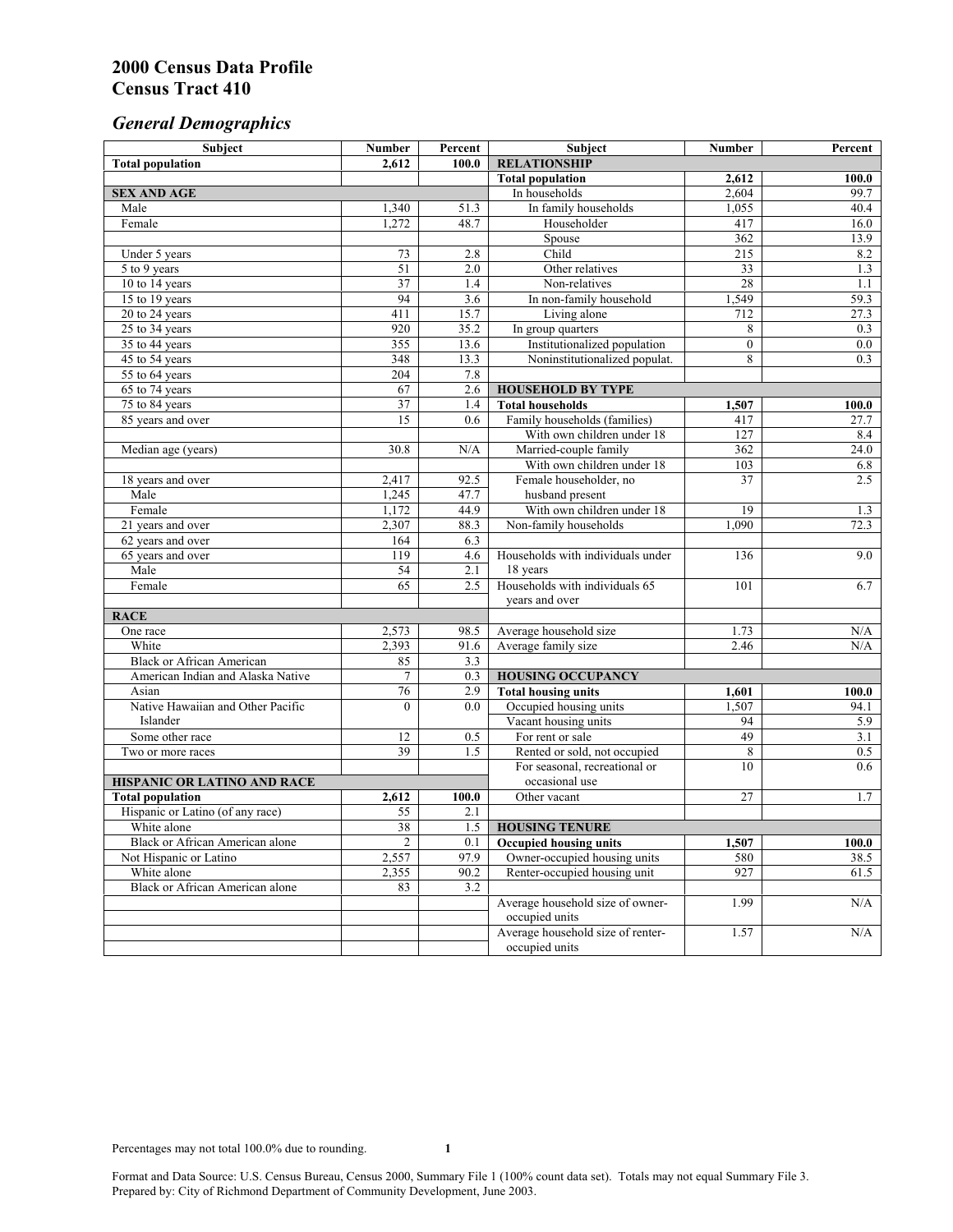### *Social Characteristics*

| <b>SCHOOL ENROLLMENT</b><br><b>RESIDENCE IN 1995</b><br>Population 3 years and over enrolled in<br>Population 5 years and over<br>100.0<br>594<br>100.0<br>2,626<br>Same house in 1995<br>school<br>863<br>32.9<br>Nursery school, preschool<br>Different house in the U.S. in<br>1,738<br>24<br>4.0<br>66.2<br>1995<br>Kindergarten<br>2.2<br>13<br>Elementary school (grades 1-8)<br>77<br>13.0<br>Same county<br>589<br>22.4<br>1.149<br>High school (grades 9-12)<br>56<br>9.4<br>Different county<br>43.8<br>College or graduate school<br>424<br>71.4<br>Same state<br>745<br>28.4<br>Different state<br>404<br>15.4<br>Elsewhere in 1995<br>25<br><b>EDUCATIONAL ATTAINMENT</b><br>1.0<br>Population 25 years and over<br>1,991<br>100.0<br>Less than 9 <sup>th</sup> grade<br>$\theta$<br>0.0<br>NATIVITY AND PLACE OF BIRTH<br>$9th$ to $12th$ grade, no diploma<br>23<br><b>Total population</b><br>1.2<br>2,701<br>100.0<br>High school graduate (includes equivalency)<br>132<br>Native<br>6.6<br>2.601<br>96.3<br>Some college, no degree<br><b>Born</b> in United States<br>326<br>2,559<br>94.7<br>16.4<br>Associate degree<br>61<br>3.1<br>State of residence<br>1,151<br>42.6<br>Bachelor's degree<br>826<br>41.5<br>Different state<br>1,408<br>52.1<br>31.3<br>Graduate or professional degree<br>623<br>42<br>Born outside United States<br>1.6<br>100<br>Percent high school graduate or higher<br>98.8%<br>N/A<br>Foreign born<br>3.7<br>Percent bachelor's degree or higher<br>Entered 1990 to March 2000<br>72.8%<br>30<br>N/A<br>1.1<br>Naturalized citizen<br>71<br>2.6<br>29<br>1.1<br><b>MARITAL STATUS</b><br>Not a citizen<br>Population 15 years and over<br>100.0<br>2,528<br>Never married<br>1,389<br>54.9<br><b>REGION OF BIRTH OF FOREIGN BORN</b><br>Now married, not including separated<br>Total (excluding born at sea)<br>869<br>34.4<br>100.0<br>100<br>Separated<br>38<br>1.5<br>Europe<br>21<br>21.0<br>Widowed<br>29<br>Asia<br>43<br>1.1<br>43.0<br>Female<br>29<br>1.1<br>Africa<br>17<br>17.0<br>203<br>Divorced<br>8.0<br>Oceania<br>$\Omega$<br>0.0<br>19<br>Female<br>127<br>5.0<br>Latin America<br>19.0<br>Northern America<br>$\theta$<br>0.0<br><b>GRANDPARENTS AS CAREGIVERS</b><br>Grandparent living in household with<br>$\overline{\mathbf{4}}$<br><b>LANGUAGE SPOKEN AT HOME</b><br>100.0<br>one or more own grandchildren under 18<br>Population 5 years and over<br>100.0<br>2,626<br>years<br>English only<br>2,414<br>91.9<br>Language other than English<br>212<br>Grandparent responsible for grandchildren<br>$\overline{4}$<br>100.0<br>8.1<br>Speak English less than<br>35<br>1.3<br>"very well"<br><b>VETERAN STATUS</b><br>Spanish<br>37<br>Civilian population 18 years and over<br>1.4<br>2,482<br>100.0<br>Speak English less than<br>10<br>Civilian veterans<br>175<br>7.1<br>0.4<br>"very well"<br>Other Indo-European<br><b>DISABILITY STATUS OF THE CIVILIAN</b><br>130<br>5.0<br>NONINSTITUTIONALIZED POPULATION<br>languages<br>Speak English less than<br>Population 5 to 20 years<br>213<br>25<br>100.0<br>1.0<br>"very well"<br>With a disability<br>1.9<br>$\overline{4}$<br>Population 21 to 64 years<br>2,273<br>Asian and Pacific Island<br>37<br>100.0<br>1.4<br>With a disability<br>124<br>5.5<br>languages<br>54.8%<br>Speak English less than<br>Percent employed<br>N/A<br>$\overline{0}$<br>0.0<br>"very well"<br>No disability<br>94.5<br>2,149<br>Other Languages<br>Percent employed<br>88.5%<br>N/A<br>8<br>0.3<br>Speak English less than<br>Population 65 years and over<br>132<br>100.0<br>$\mathbf{0}$<br>0.0<br>"very well"<br>20.5<br>With a disability<br>27 | <b>Subject</b> | <b>Number</b> | Percent | <b>Subject</b> | <b>Number</b> | Percent |
|-------------------------------------------------------------------------------------------------------------------------------------------------------------------------------------------------------------------------------------------------------------------------------------------------------------------------------------------------------------------------------------------------------------------------------------------------------------------------------------------------------------------------------------------------------------------------------------------------------------------------------------------------------------------------------------------------------------------------------------------------------------------------------------------------------------------------------------------------------------------------------------------------------------------------------------------------------------------------------------------------------------------------------------------------------------------------------------------------------------------------------------------------------------------------------------------------------------------------------------------------------------------------------------------------------------------------------------------------------------------------------------------------------------------------------------------------------------------------------------------------------------------------------------------------------------------------------------------------------------------------------------------------------------------------------------------------------------------------------------------------------------------------------------------------------------------------------------------------------------------------------------------------------------------------------------------------------------------------------------------------------------------------------------------------------------------------------------------------------------------------------------------------------------------------------------------------------------------------------------------------------------------------------------------------------------------------------------------------------------------------------------------------------------------------------------------------------------------------------------------------------------------------------------------------------------------------------------------------------------------------------------------------------------------------------------------------------------------------------------------------------------------------------------------------------------------------------------------------------------------------------------------------------------------------------------------------------------------------------------------------------------------------------------------------------------------------------------------------------------------------------------------------------------------------------------------------------------------------------------------------------------------------------------------------------------------------------------------------------------------------------------------------------------------------------------------------------------------------------------------------------------------------------------------------------------------------------------------------------------------------------------------------------------------------|----------------|---------------|---------|----------------|---------------|---------|
|                                                                                                                                                                                                                                                                                                                                                                                                                                                                                                                                                                                                                                                                                                                                                                                                                                                                                                                                                                                                                                                                                                                                                                                                                                                                                                                                                                                                                                                                                                                                                                                                                                                                                                                                                                                                                                                                                                                                                                                                                                                                                                                                                                                                                                                                                                                                                                                                                                                                                                                                                                                                                                                                                                                                                                                                                                                                                                                                                                                                                                                                                                                                                                                                                                                                                                                                                                                                                                                                                                                                                                                                                                                                         |                |               |         |                |               |         |
|                                                                                                                                                                                                                                                                                                                                                                                                                                                                                                                                                                                                                                                                                                                                                                                                                                                                                                                                                                                                                                                                                                                                                                                                                                                                                                                                                                                                                                                                                                                                                                                                                                                                                                                                                                                                                                                                                                                                                                                                                                                                                                                                                                                                                                                                                                                                                                                                                                                                                                                                                                                                                                                                                                                                                                                                                                                                                                                                                                                                                                                                                                                                                                                                                                                                                                                                                                                                                                                                                                                                                                                                                                                                         |                |               |         |                |               |         |
|                                                                                                                                                                                                                                                                                                                                                                                                                                                                                                                                                                                                                                                                                                                                                                                                                                                                                                                                                                                                                                                                                                                                                                                                                                                                                                                                                                                                                                                                                                                                                                                                                                                                                                                                                                                                                                                                                                                                                                                                                                                                                                                                                                                                                                                                                                                                                                                                                                                                                                                                                                                                                                                                                                                                                                                                                                                                                                                                                                                                                                                                                                                                                                                                                                                                                                                                                                                                                                                                                                                                                                                                                                                                         |                |               |         |                |               |         |
|                                                                                                                                                                                                                                                                                                                                                                                                                                                                                                                                                                                                                                                                                                                                                                                                                                                                                                                                                                                                                                                                                                                                                                                                                                                                                                                                                                                                                                                                                                                                                                                                                                                                                                                                                                                                                                                                                                                                                                                                                                                                                                                                                                                                                                                                                                                                                                                                                                                                                                                                                                                                                                                                                                                                                                                                                                                                                                                                                                                                                                                                                                                                                                                                                                                                                                                                                                                                                                                                                                                                                                                                                                                                         |                |               |         |                |               |         |
|                                                                                                                                                                                                                                                                                                                                                                                                                                                                                                                                                                                                                                                                                                                                                                                                                                                                                                                                                                                                                                                                                                                                                                                                                                                                                                                                                                                                                                                                                                                                                                                                                                                                                                                                                                                                                                                                                                                                                                                                                                                                                                                                                                                                                                                                                                                                                                                                                                                                                                                                                                                                                                                                                                                                                                                                                                                                                                                                                                                                                                                                                                                                                                                                                                                                                                                                                                                                                                                                                                                                                                                                                                                                         |                |               |         |                |               |         |
|                                                                                                                                                                                                                                                                                                                                                                                                                                                                                                                                                                                                                                                                                                                                                                                                                                                                                                                                                                                                                                                                                                                                                                                                                                                                                                                                                                                                                                                                                                                                                                                                                                                                                                                                                                                                                                                                                                                                                                                                                                                                                                                                                                                                                                                                                                                                                                                                                                                                                                                                                                                                                                                                                                                                                                                                                                                                                                                                                                                                                                                                                                                                                                                                                                                                                                                                                                                                                                                                                                                                                                                                                                                                         |                |               |         |                |               |         |
|                                                                                                                                                                                                                                                                                                                                                                                                                                                                                                                                                                                                                                                                                                                                                                                                                                                                                                                                                                                                                                                                                                                                                                                                                                                                                                                                                                                                                                                                                                                                                                                                                                                                                                                                                                                                                                                                                                                                                                                                                                                                                                                                                                                                                                                                                                                                                                                                                                                                                                                                                                                                                                                                                                                                                                                                                                                                                                                                                                                                                                                                                                                                                                                                                                                                                                                                                                                                                                                                                                                                                                                                                                                                         |                |               |         |                |               |         |
|                                                                                                                                                                                                                                                                                                                                                                                                                                                                                                                                                                                                                                                                                                                                                                                                                                                                                                                                                                                                                                                                                                                                                                                                                                                                                                                                                                                                                                                                                                                                                                                                                                                                                                                                                                                                                                                                                                                                                                                                                                                                                                                                                                                                                                                                                                                                                                                                                                                                                                                                                                                                                                                                                                                                                                                                                                                                                                                                                                                                                                                                                                                                                                                                                                                                                                                                                                                                                                                                                                                                                                                                                                                                         |                |               |         |                |               |         |
|                                                                                                                                                                                                                                                                                                                                                                                                                                                                                                                                                                                                                                                                                                                                                                                                                                                                                                                                                                                                                                                                                                                                                                                                                                                                                                                                                                                                                                                                                                                                                                                                                                                                                                                                                                                                                                                                                                                                                                                                                                                                                                                                                                                                                                                                                                                                                                                                                                                                                                                                                                                                                                                                                                                                                                                                                                                                                                                                                                                                                                                                                                                                                                                                                                                                                                                                                                                                                                                                                                                                                                                                                                                                         |                |               |         |                |               |         |
|                                                                                                                                                                                                                                                                                                                                                                                                                                                                                                                                                                                                                                                                                                                                                                                                                                                                                                                                                                                                                                                                                                                                                                                                                                                                                                                                                                                                                                                                                                                                                                                                                                                                                                                                                                                                                                                                                                                                                                                                                                                                                                                                                                                                                                                                                                                                                                                                                                                                                                                                                                                                                                                                                                                                                                                                                                                                                                                                                                                                                                                                                                                                                                                                                                                                                                                                                                                                                                                                                                                                                                                                                                                                         |                |               |         |                |               |         |
|                                                                                                                                                                                                                                                                                                                                                                                                                                                                                                                                                                                                                                                                                                                                                                                                                                                                                                                                                                                                                                                                                                                                                                                                                                                                                                                                                                                                                                                                                                                                                                                                                                                                                                                                                                                                                                                                                                                                                                                                                                                                                                                                                                                                                                                                                                                                                                                                                                                                                                                                                                                                                                                                                                                                                                                                                                                                                                                                                                                                                                                                                                                                                                                                                                                                                                                                                                                                                                                                                                                                                                                                                                                                         |                |               |         |                |               |         |
|                                                                                                                                                                                                                                                                                                                                                                                                                                                                                                                                                                                                                                                                                                                                                                                                                                                                                                                                                                                                                                                                                                                                                                                                                                                                                                                                                                                                                                                                                                                                                                                                                                                                                                                                                                                                                                                                                                                                                                                                                                                                                                                                                                                                                                                                                                                                                                                                                                                                                                                                                                                                                                                                                                                                                                                                                                                                                                                                                                                                                                                                                                                                                                                                                                                                                                                                                                                                                                                                                                                                                                                                                                                                         |                |               |         |                |               |         |
|                                                                                                                                                                                                                                                                                                                                                                                                                                                                                                                                                                                                                                                                                                                                                                                                                                                                                                                                                                                                                                                                                                                                                                                                                                                                                                                                                                                                                                                                                                                                                                                                                                                                                                                                                                                                                                                                                                                                                                                                                                                                                                                                                                                                                                                                                                                                                                                                                                                                                                                                                                                                                                                                                                                                                                                                                                                                                                                                                                                                                                                                                                                                                                                                                                                                                                                                                                                                                                                                                                                                                                                                                                                                         |                |               |         |                |               |         |
|                                                                                                                                                                                                                                                                                                                                                                                                                                                                                                                                                                                                                                                                                                                                                                                                                                                                                                                                                                                                                                                                                                                                                                                                                                                                                                                                                                                                                                                                                                                                                                                                                                                                                                                                                                                                                                                                                                                                                                                                                                                                                                                                                                                                                                                                                                                                                                                                                                                                                                                                                                                                                                                                                                                                                                                                                                                                                                                                                                                                                                                                                                                                                                                                                                                                                                                                                                                                                                                                                                                                                                                                                                                                         |                |               |         |                |               |         |
|                                                                                                                                                                                                                                                                                                                                                                                                                                                                                                                                                                                                                                                                                                                                                                                                                                                                                                                                                                                                                                                                                                                                                                                                                                                                                                                                                                                                                                                                                                                                                                                                                                                                                                                                                                                                                                                                                                                                                                                                                                                                                                                                                                                                                                                                                                                                                                                                                                                                                                                                                                                                                                                                                                                                                                                                                                                                                                                                                                                                                                                                                                                                                                                                                                                                                                                                                                                                                                                                                                                                                                                                                                                                         |                |               |         |                |               |         |
|                                                                                                                                                                                                                                                                                                                                                                                                                                                                                                                                                                                                                                                                                                                                                                                                                                                                                                                                                                                                                                                                                                                                                                                                                                                                                                                                                                                                                                                                                                                                                                                                                                                                                                                                                                                                                                                                                                                                                                                                                                                                                                                                                                                                                                                                                                                                                                                                                                                                                                                                                                                                                                                                                                                                                                                                                                                                                                                                                                                                                                                                                                                                                                                                                                                                                                                                                                                                                                                                                                                                                                                                                                                                         |                |               |         |                |               |         |
|                                                                                                                                                                                                                                                                                                                                                                                                                                                                                                                                                                                                                                                                                                                                                                                                                                                                                                                                                                                                                                                                                                                                                                                                                                                                                                                                                                                                                                                                                                                                                                                                                                                                                                                                                                                                                                                                                                                                                                                                                                                                                                                                                                                                                                                                                                                                                                                                                                                                                                                                                                                                                                                                                                                                                                                                                                                                                                                                                                                                                                                                                                                                                                                                                                                                                                                                                                                                                                                                                                                                                                                                                                                                         |                |               |         |                |               |         |
|                                                                                                                                                                                                                                                                                                                                                                                                                                                                                                                                                                                                                                                                                                                                                                                                                                                                                                                                                                                                                                                                                                                                                                                                                                                                                                                                                                                                                                                                                                                                                                                                                                                                                                                                                                                                                                                                                                                                                                                                                                                                                                                                                                                                                                                                                                                                                                                                                                                                                                                                                                                                                                                                                                                                                                                                                                                                                                                                                                                                                                                                                                                                                                                                                                                                                                                                                                                                                                                                                                                                                                                                                                                                         |                |               |         |                |               |         |
|                                                                                                                                                                                                                                                                                                                                                                                                                                                                                                                                                                                                                                                                                                                                                                                                                                                                                                                                                                                                                                                                                                                                                                                                                                                                                                                                                                                                                                                                                                                                                                                                                                                                                                                                                                                                                                                                                                                                                                                                                                                                                                                                                                                                                                                                                                                                                                                                                                                                                                                                                                                                                                                                                                                                                                                                                                                                                                                                                                                                                                                                                                                                                                                                                                                                                                                                                                                                                                                                                                                                                                                                                                                                         |                |               |         |                |               |         |
|                                                                                                                                                                                                                                                                                                                                                                                                                                                                                                                                                                                                                                                                                                                                                                                                                                                                                                                                                                                                                                                                                                                                                                                                                                                                                                                                                                                                                                                                                                                                                                                                                                                                                                                                                                                                                                                                                                                                                                                                                                                                                                                                                                                                                                                                                                                                                                                                                                                                                                                                                                                                                                                                                                                                                                                                                                                                                                                                                                                                                                                                                                                                                                                                                                                                                                                                                                                                                                                                                                                                                                                                                                                                         |                |               |         |                |               |         |
|                                                                                                                                                                                                                                                                                                                                                                                                                                                                                                                                                                                                                                                                                                                                                                                                                                                                                                                                                                                                                                                                                                                                                                                                                                                                                                                                                                                                                                                                                                                                                                                                                                                                                                                                                                                                                                                                                                                                                                                                                                                                                                                                                                                                                                                                                                                                                                                                                                                                                                                                                                                                                                                                                                                                                                                                                                                                                                                                                                                                                                                                                                                                                                                                                                                                                                                                                                                                                                                                                                                                                                                                                                                                         |                |               |         |                |               |         |
|                                                                                                                                                                                                                                                                                                                                                                                                                                                                                                                                                                                                                                                                                                                                                                                                                                                                                                                                                                                                                                                                                                                                                                                                                                                                                                                                                                                                                                                                                                                                                                                                                                                                                                                                                                                                                                                                                                                                                                                                                                                                                                                                                                                                                                                                                                                                                                                                                                                                                                                                                                                                                                                                                                                                                                                                                                                                                                                                                                                                                                                                                                                                                                                                                                                                                                                                                                                                                                                                                                                                                                                                                                                                         |                |               |         |                |               |         |
|                                                                                                                                                                                                                                                                                                                                                                                                                                                                                                                                                                                                                                                                                                                                                                                                                                                                                                                                                                                                                                                                                                                                                                                                                                                                                                                                                                                                                                                                                                                                                                                                                                                                                                                                                                                                                                                                                                                                                                                                                                                                                                                                                                                                                                                                                                                                                                                                                                                                                                                                                                                                                                                                                                                                                                                                                                                                                                                                                                                                                                                                                                                                                                                                                                                                                                                                                                                                                                                                                                                                                                                                                                                                         |                |               |         |                |               |         |
|                                                                                                                                                                                                                                                                                                                                                                                                                                                                                                                                                                                                                                                                                                                                                                                                                                                                                                                                                                                                                                                                                                                                                                                                                                                                                                                                                                                                                                                                                                                                                                                                                                                                                                                                                                                                                                                                                                                                                                                                                                                                                                                                                                                                                                                                                                                                                                                                                                                                                                                                                                                                                                                                                                                                                                                                                                                                                                                                                                                                                                                                                                                                                                                                                                                                                                                                                                                                                                                                                                                                                                                                                                                                         |                |               |         |                |               |         |
|                                                                                                                                                                                                                                                                                                                                                                                                                                                                                                                                                                                                                                                                                                                                                                                                                                                                                                                                                                                                                                                                                                                                                                                                                                                                                                                                                                                                                                                                                                                                                                                                                                                                                                                                                                                                                                                                                                                                                                                                                                                                                                                                                                                                                                                                                                                                                                                                                                                                                                                                                                                                                                                                                                                                                                                                                                                                                                                                                                                                                                                                                                                                                                                                                                                                                                                                                                                                                                                                                                                                                                                                                                                                         |                |               |         |                |               |         |
|                                                                                                                                                                                                                                                                                                                                                                                                                                                                                                                                                                                                                                                                                                                                                                                                                                                                                                                                                                                                                                                                                                                                                                                                                                                                                                                                                                                                                                                                                                                                                                                                                                                                                                                                                                                                                                                                                                                                                                                                                                                                                                                                                                                                                                                                                                                                                                                                                                                                                                                                                                                                                                                                                                                                                                                                                                                                                                                                                                                                                                                                                                                                                                                                                                                                                                                                                                                                                                                                                                                                                                                                                                                                         |                |               |         |                |               |         |
|                                                                                                                                                                                                                                                                                                                                                                                                                                                                                                                                                                                                                                                                                                                                                                                                                                                                                                                                                                                                                                                                                                                                                                                                                                                                                                                                                                                                                                                                                                                                                                                                                                                                                                                                                                                                                                                                                                                                                                                                                                                                                                                                                                                                                                                                                                                                                                                                                                                                                                                                                                                                                                                                                                                                                                                                                                                                                                                                                                                                                                                                                                                                                                                                                                                                                                                                                                                                                                                                                                                                                                                                                                                                         |                |               |         |                |               |         |
|                                                                                                                                                                                                                                                                                                                                                                                                                                                                                                                                                                                                                                                                                                                                                                                                                                                                                                                                                                                                                                                                                                                                                                                                                                                                                                                                                                                                                                                                                                                                                                                                                                                                                                                                                                                                                                                                                                                                                                                                                                                                                                                                                                                                                                                                                                                                                                                                                                                                                                                                                                                                                                                                                                                                                                                                                                                                                                                                                                                                                                                                                                                                                                                                                                                                                                                                                                                                                                                                                                                                                                                                                                                                         |                |               |         |                |               |         |
|                                                                                                                                                                                                                                                                                                                                                                                                                                                                                                                                                                                                                                                                                                                                                                                                                                                                                                                                                                                                                                                                                                                                                                                                                                                                                                                                                                                                                                                                                                                                                                                                                                                                                                                                                                                                                                                                                                                                                                                                                                                                                                                                                                                                                                                                                                                                                                                                                                                                                                                                                                                                                                                                                                                                                                                                                                                                                                                                                                                                                                                                                                                                                                                                                                                                                                                                                                                                                                                                                                                                                                                                                                                                         |                |               |         |                |               |         |
|                                                                                                                                                                                                                                                                                                                                                                                                                                                                                                                                                                                                                                                                                                                                                                                                                                                                                                                                                                                                                                                                                                                                                                                                                                                                                                                                                                                                                                                                                                                                                                                                                                                                                                                                                                                                                                                                                                                                                                                                                                                                                                                                                                                                                                                                                                                                                                                                                                                                                                                                                                                                                                                                                                                                                                                                                                                                                                                                                                                                                                                                                                                                                                                                                                                                                                                                                                                                                                                                                                                                                                                                                                                                         |                |               |         |                |               |         |
|                                                                                                                                                                                                                                                                                                                                                                                                                                                                                                                                                                                                                                                                                                                                                                                                                                                                                                                                                                                                                                                                                                                                                                                                                                                                                                                                                                                                                                                                                                                                                                                                                                                                                                                                                                                                                                                                                                                                                                                                                                                                                                                                                                                                                                                                                                                                                                                                                                                                                                                                                                                                                                                                                                                                                                                                                                                                                                                                                                                                                                                                                                                                                                                                                                                                                                                                                                                                                                                                                                                                                                                                                                                                         |                |               |         |                |               |         |
|                                                                                                                                                                                                                                                                                                                                                                                                                                                                                                                                                                                                                                                                                                                                                                                                                                                                                                                                                                                                                                                                                                                                                                                                                                                                                                                                                                                                                                                                                                                                                                                                                                                                                                                                                                                                                                                                                                                                                                                                                                                                                                                                                                                                                                                                                                                                                                                                                                                                                                                                                                                                                                                                                                                                                                                                                                                                                                                                                                                                                                                                                                                                                                                                                                                                                                                                                                                                                                                                                                                                                                                                                                                                         |                |               |         |                |               |         |
|                                                                                                                                                                                                                                                                                                                                                                                                                                                                                                                                                                                                                                                                                                                                                                                                                                                                                                                                                                                                                                                                                                                                                                                                                                                                                                                                                                                                                                                                                                                                                                                                                                                                                                                                                                                                                                                                                                                                                                                                                                                                                                                                                                                                                                                                                                                                                                                                                                                                                                                                                                                                                                                                                                                                                                                                                                                                                                                                                                                                                                                                                                                                                                                                                                                                                                                                                                                                                                                                                                                                                                                                                                                                         |                |               |         |                |               |         |
|                                                                                                                                                                                                                                                                                                                                                                                                                                                                                                                                                                                                                                                                                                                                                                                                                                                                                                                                                                                                                                                                                                                                                                                                                                                                                                                                                                                                                                                                                                                                                                                                                                                                                                                                                                                                                                                                                                                                                                                                                                                                                                                                                                                                                                                                                                                                                                                                                                                                                                                                                                                                                                                                                                                                                                                                                                                                                                                                                                                                                                                                                                                                                                                                                                                                                                                                                                                                                                                                                                                                                                                                                                                                         |                |               |         |                |               |         |
|                                                                                                                                                                                                                                                                                                                                                                                                                                                                                                                                                                                                                                                                                                                                                                                                                                                                                                                                                                                                                                                                                                                                                                                                                                                                                                                                                                                                                                                                                                                                                                                                                                                                                                                                                                                                                                                                                                                                                                                                                                                                                                                                                                                                                                                                                                                                                                                                                                                                                                                                                                                                                                                                                                                                                                                                                                                                                                                                                                                                                                                                                                                                                                                                                                                                                                                                                                                                                                                                                                                                                                                                                                                                         |                |               |         |                |               |         |
|                                                                                                                                                                                                                                                                                                                                                                                                                                                                                                                                                                                                                                                                                                                                                                                                                                                                                                                                                                                                                                                                                                                                                                                                                                                                                                                                                                                                                                                                                                                                                                                                                                                                                                                                                                                                                                                                                                                                                                                                                                                                                                                                                                                                                                                                                                                                                                                                                                                                                                                                                                                                                                                                                                                                                                                                                                                                                                                                                                                                                                                                                                                                                                                                                                                                                                                                                                                                                                                                                                                                                                                                                                                                         |                |               |         |                |               |         |
|                                                                                                                                                                                                                                                                                                                                                                                                                                                                                                                                                                                                                                                                                                                                                                                                                                                                                                                                                                                                                                                                                                                                                                                                                                                                                                                                                                                                                                                                                                                                                                                                                                                                                                                                                                                                                                                                                                                                                                                                                                                                                                                                                                                                                                                                                                                                                                                                                                                                                                                                                                                                                                                                                                                                                                                                                                                                                                                                                                                                                                                                                                                                                                                                                                                                                                                                                                                                                                                                                                                                                                                                                                                                         |                |               |         |                |               |         |
|                                                                                                                                                                                                                                                                                                                                                                                                                                                                                                                                                                                                                                                                                                                                                                                                                                                                                                                                                                                                                                                                                                                                                                                                                                                                                                                                                                                                                                                                                                                                                                                                                                                                                                                                                                                                                                                                                                                                                                                                                                                                                                                                                                                                                                                                                                                                                                                                                                                                                                                                                                                                                                                                                                                                                                                                                                                                                                                                                                                                                                                                                                                                                                                                                                                                                                                                                                                                                                                                                                                                                                                                                                                                         |                |               |         |                |               |         |
|                                                                                                                                                                                                                                                                                                                                                                                                                                                                                                                                                                                                                                                                                                                                                                                                                                                                                                                                                                                                                                                                                                                                                                                                                                                                                                                                                                                                                                                                                                                                                                                                                                                                                                                                                                                                                                                                                                                                                                                                                                                                                                                                                                                                                                                                                                                                                                                                                                                                                                                                                                                                                                                                                                                                                                                                                                                                                                                                                                                                                                                                                                                                                                                                                                                                                                                                                                                                                                                                                                                                                                                                                                                                         |                |               |         |                |               |         |
|                                                                                                                                                                                                                                                                                                                                                                                                                                                                                                                                                                                                                                                                                                                                                                                                                                                                                                                                                                                                                                                                                                                                                                                                                                                                                                                                                                                                                                                                                                                                                                                                                                                                                                                                                                                                                                                                                                                                                                                                                                                                                                                                                                                                                                                                                                                                                                                                                                                                                                                                                                                                                                                                                                                                                                                                                                                                                                                                                                                                                                                                                                                                                                                                                                                                                                                                                                                                                                                                                                                                                                                                                                                                         |                |               |         |                |               |         |
|                                                                                                                                                                                                                                                                                                                                                                                                                                                                                                                                                                                                                                                                                                                                                                                                                                                                                                                                                                                                                                                                                                                                                                                                                                                                                                                                                                                                                                                                                                                                                                                                                                                                                                                                                                                                                                                                                                                                                                                                                                                                                                                                                                                                                                                                                                                                                                                                                                                                                                                                                                                                                                                                                                                                                                                                                                                                                                                                                                                                                                                                                                                                                                                                                                                                                                                                                                                                                                                                                                                                                                                                                                                                         |                |               |         |                |               |         |
|                                                                                                                                                                                                                                                                                                                                                                                                                                                                                                                                                                                                                                                                                                                                                                                                                                                                                                                                                                                                                                                                                                                                                                                                                                                                                                                                                                                                                                                                                                                                                                                                                                                                                                                                                                                                                                                                                                                                                                                                                                                                                                                                                                                                                                                                                                                                                                                                                                                                                                                                                                                                                                                                                                                                                                                                                                                                                                                                                                                                                                                                                                                                                                                                                                                                                                                                                                                                                                                                                                                                                                                                                                                                         |                |               |         |                |               |         |
|                                                                                                                                                                                                                                                                                                                                                                                                                                                                                                                                                                                                                                                                                                                                                                                                                                                                                                                                                                                                                                                                                                                                                                                                                                                                                                                                                                                                                                                                                                                                                                                                                                                                                                                                                                                                                                                                                                                                                                                                                                                                                                                                                                                                                                                                                                                                                                                                                                                                                                                                                                                                                                                                                                                                                                                                                                                                                                                                                                                                                                                                                                                                                                                                                                                                                                                                                                                                                                                                                                                                                                                                                                                                         |                |               |         |                |               |         |
|                                                                                                                                                                                                                                                                                                                                                                                                                                                                                                                                                                                                                                                                                                                                                                                                                                                                                                                                                                                                                                                                                                                                                                                                                                                                                                                                                                                                                                                                                                                                                                                                                                                                                                                                                                                                                                                                                                                                                                                                                                                                                                                                                                                                                                                                                                                                                                                                                                                                                                                                                                                                                                                                                                                                                                                                                                                                                                                                                                                                                                                                                                                                                                                                                                                                                                                                                                                                                                                                                                                                                                                                                                                                         |                |               |         |                |               |         |
|                                                                                                                                                                                                                                                                                                                                                                                                                                                                                                                                                                                                                                                                                                                                                                                                                                                                                                                                                                                                                                                                                                                                                                                                                                                                                                                                                                                                                                                                                                                                                                                                                                                                                                                                                                                                                                                                                                                                                                                                                                                                                                                                                                                                                                                                                                                                                                                                                                                                                                                                                                                                                                                                                                                                                                                                                                                                                                                                                                                                                                                                                                                                                                                                                                                                                                                                                                                                                                                                                                                                                                                                                                                                         |                |               |         |                |               |         |
|                                                                                                                                                                                                                                                                                                                                                                                                                                                                                                                                                                                                                                                                                                                                                                                                                                                                                                                                                                                                                                                                                                                                                                                                                                                                                                                                                                                                                                                                                                                                                                                                                                                                                                                                                                                                                                                                                                                                                                                                                                                                                                                                                                                                                                                                                                                                                                                                                                                                                                                                                                                                                                                                                                                                                                                                                                                                                                                                                                                                                                                                                                                                                                                                                                                                                                                                                                                                                                                                                                                                                                                                                                                                         |                |               |         |                |               |         |
|                                                                                                                                                                                                                                                                                                                                                                                                                                                                                                                                                                                                                                                                                                                                                                                                                                                                                                                                                                                                                                                                                                                                                                                                                                                                                                                                                                                                                                                                                                                                                                                                                                                                                                                                                                                                                                                                                                                                                                                                                                                                                                                                                                                                                                                                                                                                                                                                                                                                                                                                                                                                                                                                                                                                                                                                                                                                                                                                                                                                                                                                                                                                                                                                                                                                                                                                                                                                                                                                                                                                                                                                                                                                         |                |               |         |                |               |         |
|                                                                                                                                                                                                                                                                                                                                                                                                                                                                                                                                                                                                                                                                                                                                                                                                                                                                                                                                                                                                                                                                                                                                                                                                                                                                                                                                                                                                                                                                                                                                                                                                                                                                                                                                                                                                                                                                                                                                                                                                                                                                                                                                                                                                                                                                                                                                                                                                                                                                                                                                                                                                                                                                                                                                                                                                                                                                                                                                                                                                                                                                                                                                                                                                                                                                                                                                                                                                                                                                                                                                                                                                                                                                         |                |               |         |                |               |         |
|                                                                                                                                                                                                                                                                                                                                                                                                                                                                                                                                                                                                                                                                                                                                                                                                                                                                                                                                                                                                                                                                                                                                                                                                                                                                                                                                                                                                                                                                                                                                                                                                                                                                                                                                                                                                                                                                                                                                                                                                                                                                                                                                                                                                                                                                                                                                                                                                                                                                                                                                                                                                                                                                                                                                                                                                                                                                                                                                                                                                                                                                                                                                                                                                                                                                                                                                                                                                                                                                                                                                                                                                                                                                         |                |               |         |                |               |         |
|                                                                                                                                                                                                                                                                                                                                                                                                                                                                                                                                                                                                                                                                                                                                                                                                                                                                                                                                                                                                                                                                                                                                                                                                                                                                                                                                                                                                                                                                                                                                                                                                                                                                                                                                                                                                                                                                                                                                                                                                                                                                                                                                                                                                                                                                                                                                                                                                                                                                                                                                                                                                                                                                                                                                                                                                                                                                                                                                                                                                                                                                                                                                                                                                                                                                                                                                                                                                                                                                                                                                                                                                                                                                         |                |               |         |                |               |         |
|                                                                                                                                                                                                                                                                                                                                                                                                                                                                                                                                                                                                                                                                                                                                                                                                                                                                                                                                                                                                                                                                                                                                                                                                                                                                                                                                                                                                                                                                                                                                                                                                                                                                                                                                                                                                                                                                                                                                                                                                                                                                                                                                                                                                                                                                                                                                                                                                                                                                                                                                                                                                                                                                                                                                                                                                                                                                                                                                                                                                                                                                                                                                                                                                                                                                                                                                                                                                                                                                                                                                                                                                                                                                         |                |               |         |                |               |         |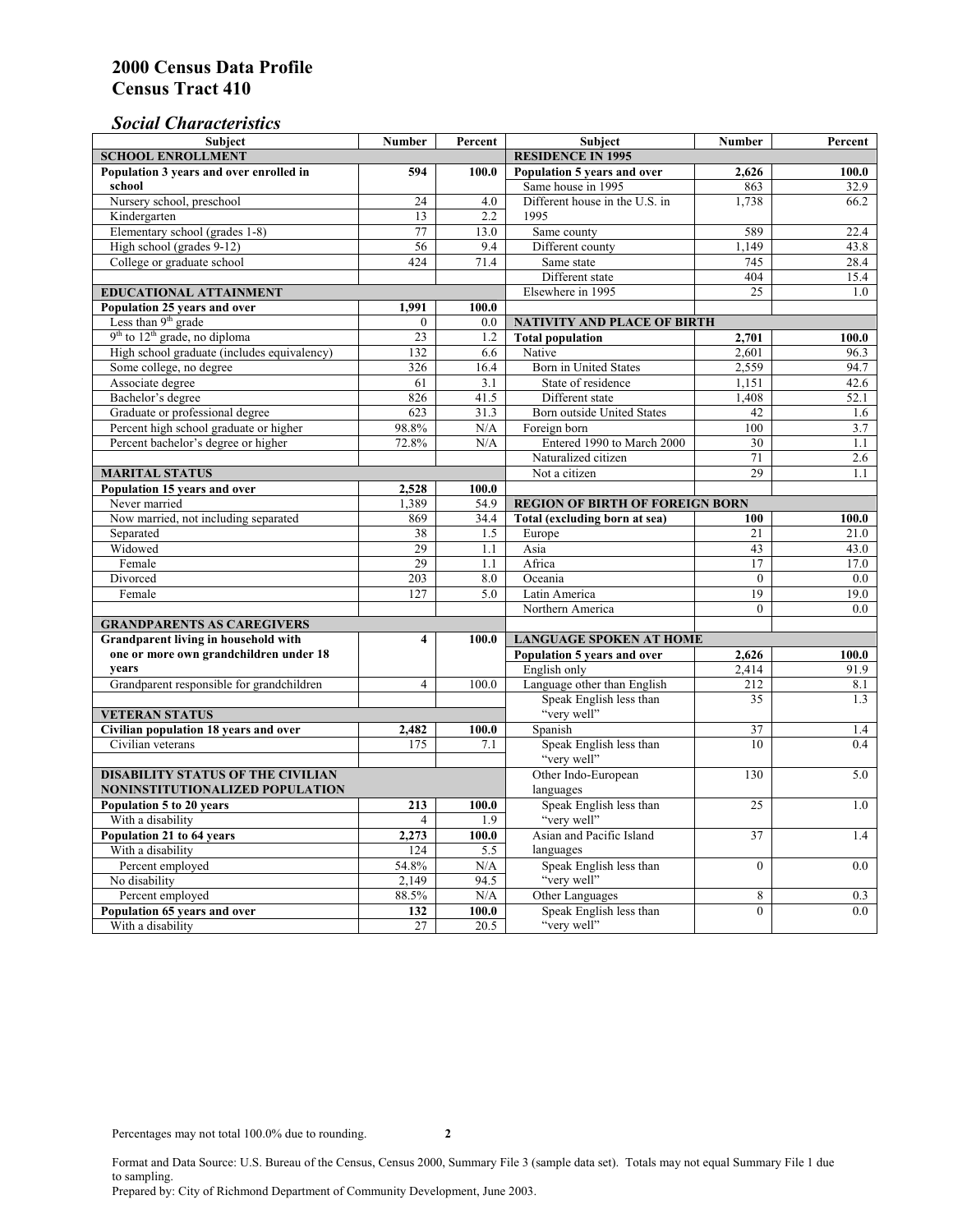### *Economic Characteristics*

| Subject                                                        | <b>Number</b>    | Percent          | Subject                                                                    | <b>Number</b>    | Percent          |
|----------------------------------------------------------------|------------------|------------------|----------------------------------------------------------------------------|------------------|------------------|
| <b>EMPLOYMENT STATUS</b>                                       |                  |                  | <b>INCOME IN 1999</b>                                                      |                  |                  |
| Population 16 years and over                                   | 2,517            | 100.0            | <b>Households</b>                                                          | 1,525            | 100.0            |
| In labor force                                                 | 2,070            | 82.2             | Less than \$10,000                                                         | 178              | 11.7             |
| Civilian labor force                                           | 2,062            | 81.9             | \$10,000 to \$14,999                                                       | 53               | 3.5              |
| Employed                                                       | 2,044            | 81.2             | \$15,000 to \$24,999                                                       | 180              | 11.8             |
| Unemployed                                                     | 18               | $\overline{0.7}$ | \$25,000 to \$34,999                                                       | 172              | 11.3             |
| Percent of civilian labor force                                | 0.9%             | N/A              | \$35,000 to \$49,999                                                       | 278              | 18.2             |
| <b>Armed Forces</b>                                            | 8                | 0.3              | \$50,000 to \$74,999                                                       | 210              | 13.8             |
| Not in labor force                                             | 447              | 17.8             | \$75,000 to \$99,999                                                       | 132              | 8.7              |
| Females 16 years and over                                      | 1,163            | 100.0            | \$100,000 to \$149,999                                                     | 179              | 11.7             |
| In labor force                                                 | 949              | 81.6             | \$150,000 to \$199,999                                                     | 69               | 4.5              |
| Civilian labor force                                           | 949              | 81.6             | \$200,000 or more                                                          | 74               | 4.9              |
| Employed                                                       | 949              | 81.6             | Median household income (dollars)                                          | 43,693           | N/A              |
| Own children under 6 years                                     | 82               | 100.0            |                                                                            |                  |                  |
| All parents in family in labor force                           | 49               | 59.8             | With earnings                                                              | 1,396            | 91.5             |
|                                                                |                  |                  | Mean earnings (dollars)                                                    | 65,385           | N/A              |
| <b>COMMUTING TO WORK</b>                                       |                  |                  | With Social Security income                                                | 119              | 7.8              |
| Workers 16 years and over                                      | 2,036            | 100.0            | Mean Social Security income                                                | 8,134            | N/A              |
| Car, truck, or van - drove alone                               | 1,663            | 81.7             | (dollars)                                                                  |                  |                  |
| Car, truck, or van - carpooled                                 | 66               | 3.2              | With Supplemental Security income                                          | 5                | 0.3              |
| Public transportation (including taxicab)                      | 56               | 2.8              | Mean Supplemental Security                                                 | 2,500            | N/A              |
| Walked                                                         | 100              | 4.9              | income (dollars)                                                           |                  |                  |
| Other means                                                    | 56               | 2.8              | With public assistance income                                              | $\boldsymbol{0}$ | $0.0\,$          |
| Worked at home                                                 | 95               | 4.7              | Mean public assistance income                                              | $\theta$         | N/A              |
| Mean travel time to work (minutes)                             | 15.9             | N/A              | (dollars)                                                                  |                  |                  |
|                                                                |                  |                  | With retirement income (dollars)                                           | 104              | 6.8              |
| Employed civilian population 16 years and over                 | 2.044            | 100.0            | Mean retirement income (dollars)                                           | 32,263           | N/A              |
| <b>OCCUPATION</b>                                              |                  |                  |                                                                            |                  |                  |
| Management, professional, and related occupations              | 1,229            | 60.1             | <b>Families</b>                                                            | 481              | 100.0            |
| Service occupations                                            | 200              | 9.8              | Less than \$10,000                                                         | 12               | 2.5              |
| Sales and office occupations                                   | 493              | 24.1             | \$10,000 to \$14,999                                                       | $\boldsymbol{0}$ | $0.0\,$          |
| Farming, fishing, and forestry occupations                     | $\boldsymbol{0}$ | 0.0              | \$15,000 to \$24,999                                                       | $\mathbf{0}$     | $\overline{0.0}$ |
| Construction, extraction, and maintenance                      | 47               | 2.3              | \$25,000 to \$34,999                                                       | 42               | 8.7              |
| occupations                                                    |                  |                  | \$35,000 to \$49,999                                                       | $\overline{34}$  | 7.1              |
| Production, transportation, and material moving                | 75               | 3.7              | \$50,000 to \$74,999                                                       | 81               | 16.8             |
| occupations                                                    |                  |                  | \$75,000 to \$99,999                                                       | 92               | 19.1             |
|                                                                |                  |                  | \$100,000 to \$149,999                                                     | 118              | 24.5             |
| <b>INDUSTRY</b>                                                |                  |                  | \$150,000 to \$199,999                                                     | 44               | 9.1              |
| Agriculture, forestry, fishing and hunting, and                | $\boldsymbol{0}$ | 0.0              | \$200,000 or more                                                          | 58               | 12.1             |
| mining                                                         |                  |                  | Median family income (dollars)                                             | 89,501           | N/A              |
| Construction                                                   | 75               | 3.7              |                                                                            |                  |                  |
| Manufacturing                                                  | 107              | 5.2              | Per capita income (dollars)                                                | 38,604           | N/A              |
| Wholesale trade                                                | 45               |                  |                                                                            |                  |                  |
| Retail trade                                                   | 179              | 2.2<br>8.8       | <b>Median earnings (dollars)</b>                                           |                  |                  |
| Transportation and warehousing, and utilities                  | 31               | 1.5              | Male full-time, year-round workers<br>Female full-time, year-round workers | 41,293<br>37,418 | N/A<br>$\rm N/A$ |
|                                                                |                  |                  |                                                                            |                  |                  |
| Information<br>Finance, insurance, real estate, and rental and | 115<br>297       | 5.6<br>14.5      |                                                                            | Number           | Percent          |
|                                                                |                  |                  |                                                                            | below<br>poverty | below            |
| leasing<br>Professional, scientific, management,               |                  | 21.5             | Subject                                                                    | level            | poverty<br>level |
| administrative, and waste management services                  | 439              |                  | <b>POVERTY STATUS IN 1999</b>                                              |                  |                  |
| Educational, health and social services                        |                  |                  |                                                                            |                  |                  |
|                                                                | 362              | 17.7             | <b>Families</b>                                                            | 12               | 2.5              |
| Arts, entertainment, recreation, accommodation and             | 206              | 10.1             | With related children under 18 years                                       | 12               | 6.3              |
| food services                                                  |                  |                  | With related children under 5 years                                        | 8                | 9.8              |
| Other services (except public administration)                  | 94               | 4.6              | Families with female householder, no                                       | 12               | 29.3             |
| Public Administration                                          | 94               | 4.6              | husband present                                                            |                  |                  |
|                                                                |                  |                  | With related children under 18 years                                       | 12               | 42.9             |
| <b>CLASS OF WORKER</b>                                         |                  |                  | With related children under 5 years                                        | 8                | 100.0            |
| Private wage and salary workers                                | 1,585            | 77.5             | <b>Individuals</b>                                                         | 312              | 11.6             |
| Government workers                                             | 353              | 17.3             | 18 years and over                                                          | 291              | 11.7             |
| Self-employed workers in own not incorporated                  | 106              | 5.2              | 65 years and over                                                          | $\boldsymbol{0}$ | $0.0\,$          |
| business                                                       |                  |                  | Related children under 18 years                                            | 12               | 6.2              |
| Unpaid family workers                                          | $\overline{0}$   | 0.0              | Related children 5 to 17 years                                             | 5                | 4.0              |
|                                                                |                  |                  | Unrelated individuals 15 years and                                         | 288              | 19.0             |
|                                                                |                  |                  | over                                                                       |                  |                  |

Percentages may not total 100.0% due to rounding. **3** 

Format and Data Source: U.S. Bureau of the Census, Census 2000, Summary File 3 (sample data set). Totals may not equal Summary File 1 due to sampling.

Prepared by: City of Richmond Department of Community Development, June 2003.